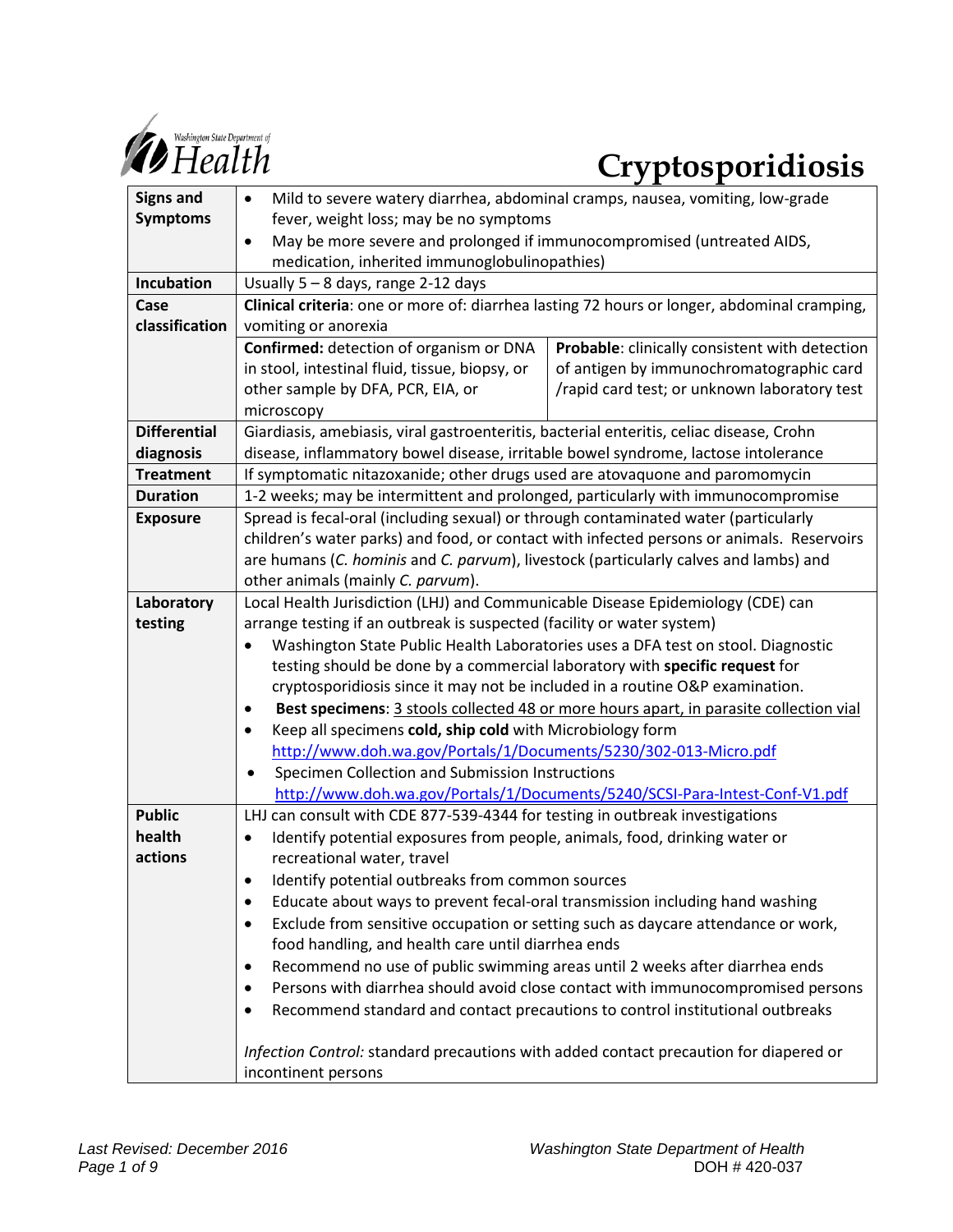# **Cryptosporidiosis**

# **1. DISEASE REPORTING**

#### **A. Purpose of Reporting and Surveillance**

- 1. To identify outbreaks and potential sources of ongoing transmission.
- 2. To prevent further transmission from such sources.
- 3. To educate people about how to reduce their risk of transmission.

## **B. Legal Reporting Requirements**

- 1. Health care providers: notifiable to local health jurisdiction within 3 business days
- 2. Health care facilities: notifiable to local health jurisdiction within 3 business days
- 3. Laboratories: *Cryptosporidium* notifiable to local health jurisdiction within 2 business days. Specimen submission is on request only.
- 4. Local health jurisdiction: notifiable to the Washington State Department of Health Office of Communicable Disease Epidemiology (CDE) within 7 days of case investigation completion or summary information required within 21 days of original report.

## **C. Local Health Jurisdiction Investigation Responsibilities**

- 1. Begin investigation within 3 business days.
- 2. Report all *confirmed* and *probable* cases to CDE. Complete the cryptosporidiosis case report form [\(http://www.doh.wa.gov/Portals/1/Documents/5100/210-022-ReportForm-](http://www.doh.wa.gov/Portals/1/Documents/5100/210-022-ReportForm-Crypto.pdf)[Crypto.pdf\)](http://www.doh.wa.gov/Portals/1/Documents/5100/210-022-ReportForm-Crypto.pdf) and enter the data into the Washington Disease Reporting System (WDRS).

# **2. THE DISEASE AND ITS EPIDEMIOLOGY**

#### **A. Etiologic Agent**

*Cryptosporidium* is a protozoan parasite. Most human illness is caused by two species: *C. hominis* which only infects humans and C*. parvum* which infects humans, cattle and other mammals. Other cryptosporidial species (*C. felis*, *C. meleagridis*, *C. canis*, and *C. muris*) cause rare human cases. Infected animals and people can excrete huge numbers of oocysts in stool which are immediately infective to other susceptible hosts. The infectious dose can be very low.

Oocysts are relatively hardy in the environment, and can survive for weeks or months. They are resistant to the concentrations of chlorine and other disinfectants commonly used for water treatment. They can be killed by heat (e.g., bringing water to a rolling boil), removed by adequate filtration, or inactivated by prolonged disinfection processes.

#### **B. Description of Illness**

Persons with symptoms generally experience mild to severe watery diarrhea, usually accompanied by abdominal cramps. Nausea, vomiting, and low-grade fever are common. Symptoms usually last 1 to 2 weeks, but illness can be intermittent and prolonged.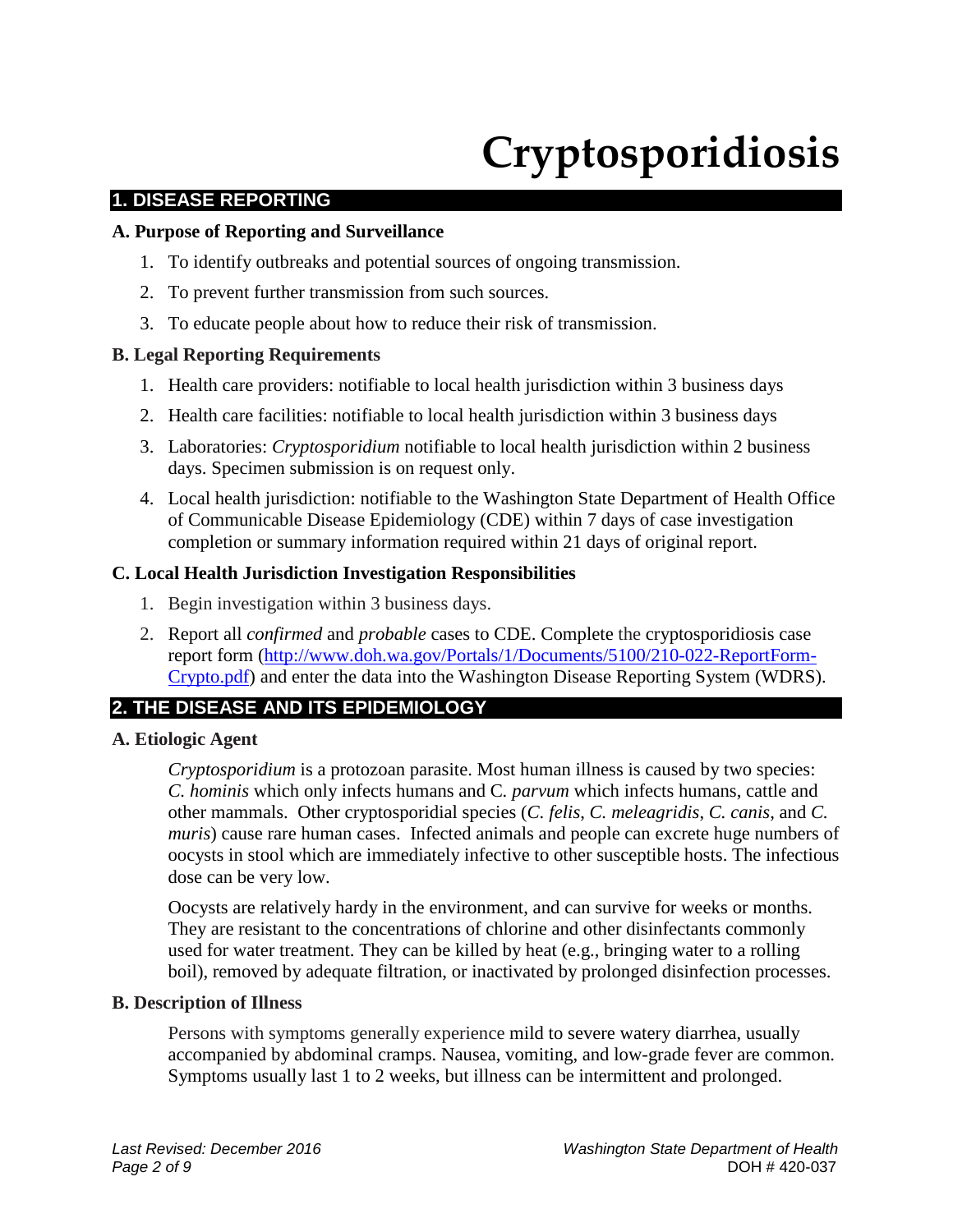Infection can be severe and persistent in persons who are immunocompromised (e.g., chemotherapy, untreated AIDS). Asymptomatic infections also occur.

Cryptosporidiosis may not be identified on a routine stool microscopy exam for ova and parasites (O&P) if there is no specific request for *Cryptosporidium* testing. Some laboratories now use immunodiagnostic methods instead of microscopy.

# **C. Cryptosporidiosis in Washington State**

Since cryptosporidiosis became reportable in 2000, the number of reported cases has ranged between 60 and 140 cases per year. Small outbreaks of cryptosporidiosis in Washington have been associated with wells, recreational water facilities, calves and raw dairy products.

# **D. Reservoirs**

Humans, cattle and a wide variety of other animals are hosts for this parasite, which is shed in feces. Young livestock, notably calves and lambs, are commonly infected and may excrete large numbers of oocysts.

# **E. Modes of Transmission**

Transmission is fecal-oral. Most recognized outbreaks have been waterborne, both recreational (including splash parks) and potable water. Risk factors for infection include:

- 1. Contact with infected persons (i.e., those in the same household or child care facility) or infected animals;
- 2. Drinking fecally contaminated and inadequately treated water;
- 3. Ingesting fecally contaminated recreational water (rivers, lakes, pools, etc.);
- 4. Eating food contaminated by animals or food handlers (rarely documented); and
- 5. Certain types of sexual contact (e.g., oral-anal contact).

# **F. Incubation Period**

The incubation period ranges around 2–12 days but is typically 5–8 days.

# **G. Period of Communicability**

People are communicable as long as oocysts are being shed, typically days to weeks. Shedding may persist after symptoms resolve, although the concentration of oocysts (and hence infectivity) declines.

# **H. Treatment**

Nitazoxanide is approved by the FDA for treatment of diarrhea caused by *Cryptosporidium* species in people > 1 year of age with healthy immune systems.

For additional information regarding nitazoxanide treatment, see: [http://www.cdc.gov/parasites/crypto/health\\_professionals/tx.html](http://www.cdc.gov/parasites/crypto/health_professionals/tx.html)

# **3. CASE DEFINITION**

# **A. Clinical description**

A gastrointestinal illness characterized by diarrhea and one or more of the following: diarrhea lasting 72 hours or longer, abdominal cramping, vomiting or anorexia.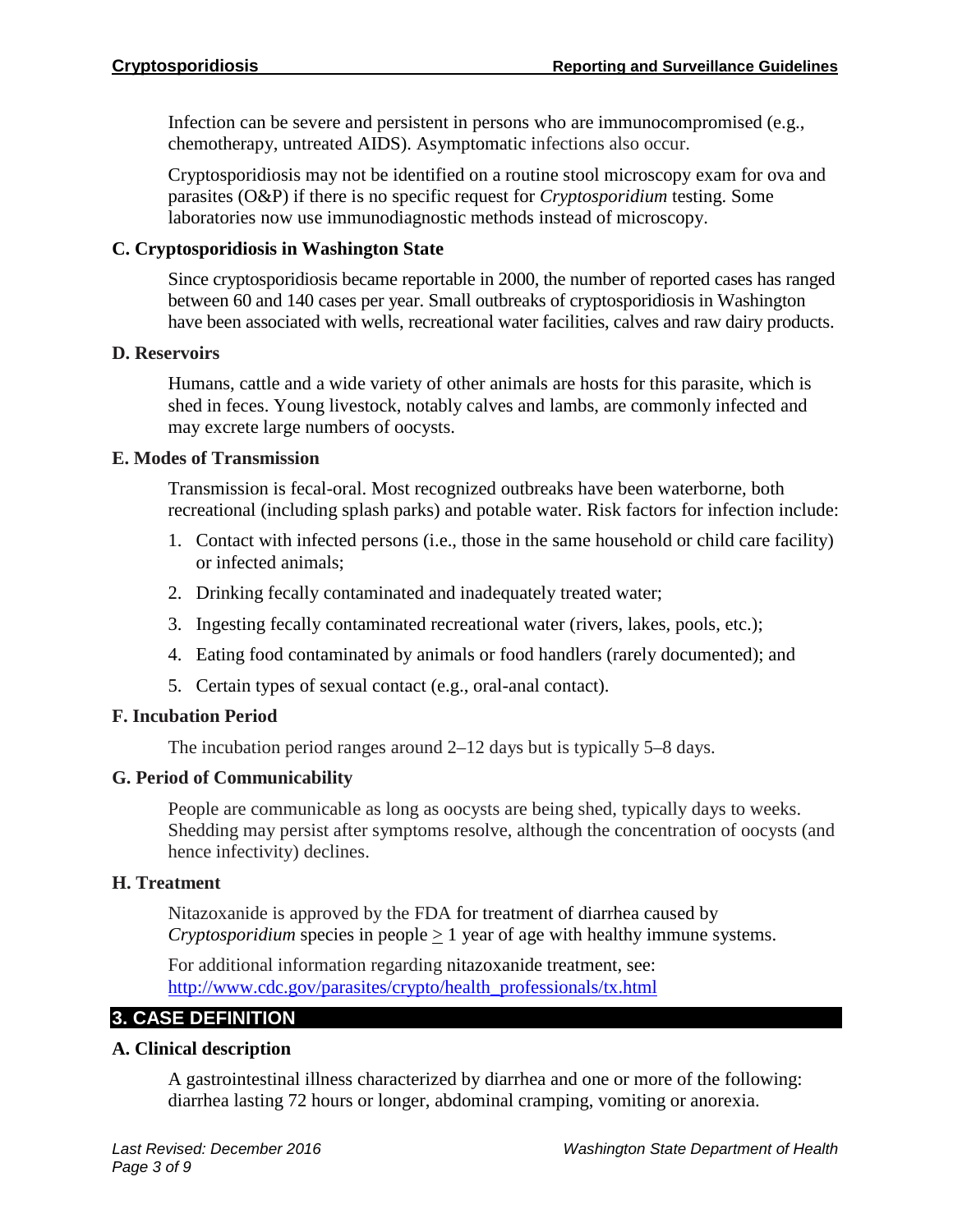# **B. Laboratory criteria for diagnosis**

*Confirmed:* evidence of *Cryptosporidium* organisms or DNA in stool, intestinal fluid, tissue samples, biopsy specimens, or other biological sample by certain laboratory methods with a high positive predictive value (PPV), e.g.:

- Direct fluorescent antibody (DFA) test,
- Polymerase chain reaction (PCR),
- Enzyme immunoassay (EIA), or
- Light microscopy of stained specimen.

*Probable:* the detection of *Cryptosporidium* antigen by a screening method, such as immunochromatographic card/rapid card test; or a laboratory test of unknown method.

# **C. Case classification (2012)**

# *Probable*:

- A case with supportive laboratory tests for *Cryptosporidium* spp. infection using a method listed in the Probable laboratory criteria. When the diagnostic test method or a laboratory test result for cryptosporidiosis cannot be determined, the case can only be classified as probable, OR
- A case that meets the clinical criteria and is epidemiologically linked to a confirmed case.

*Confirmed*: a case that is diagnosed with *Cryptosporidium* spp. infection based on laboratory testing using a method listed in the Confirmed criteria.

# **4. DIAGNOSIS AND LABORATORY SERVICES**

# **A. Diagnosis**

The diagnosis of cryptosporidiosis is usually made by detection of the organism in stool using special stains, or by enzyme immunoassay. Since *Cryptosporidium* may not be detected by routine O&P stool examination, health care providers considering the diagnosis of *Cryptosporidium* infection should request that specific testing be performed.

# **B. Tests Available at Washington State Public Health Laboratories (PHL)**

In outbreak situations PHL ca provide direct fluorescent antibody (DFA) testing on stool. Consult with Office of Communicable Disease Epidemiology prior to submitting specimen, such as in an outbreak settings. For details of specimen submission to PHL see:<http://www.doh.wa.gov/Portals/1/Documents/5240/SCSI-Para-Intest-Conf-V1.pdf>

Specimens need to be shipped with a completed microbiology form [\(http://www.doh.wa.gov/Portals/1/Documents/5230/302-013-Micro.pdf\)](http://www.doh.wa.gov/Portals/1/Documents/5230/302-013-Micro.pdf). Note that PHL requires all clinical specimens have two patient identifiers, including a name **and** a second identifier (e.g., date of birth) both on the specimen label and on the submission form. Due to laboratory accreditation standards, specimens will be rejected for testing if not properly identified. Also include specimen source and collection date.

# **C. Specimen Collection**

To maximize the likelihood of detecting *Cryptosporidium*, three stool specimens should be collected 48 hours apart or over a 10-day period. Stool should be stored and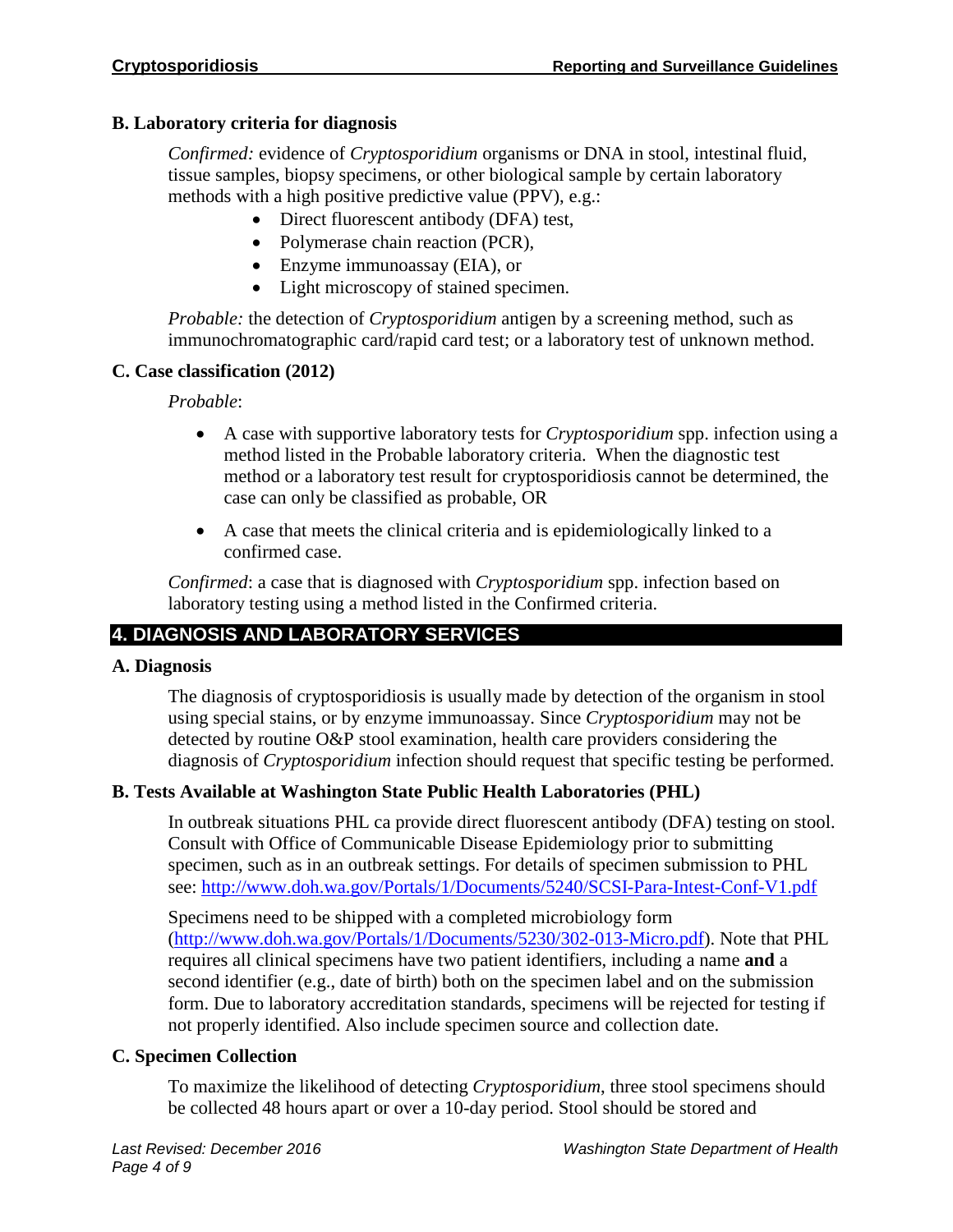transported either in Para Pac ULTRA ECOFIX™ or in one tube with 10% formalin and one tube with PVA. If the ECOFIX™ kit is being used, stool should be added to the collection kit until the fluid level reaches the red line marked on the outside of the tube. The kit should then be mixed and shipped at room temperature.

# **5. ROUTINE CASE INVESTIGATION**

Interview the case and others who may be able to provide pertinent information.

# **A. Evaluate the Diagnosis**

Review the clinical presentation and laboratory results. Reports of asymptomatic persons do not require an investigation.

# **B. Identify Source of Infection**

Ask about possible exposures in the 2 to 12 days before onset, including:

- 1. Contact with any acquaintances or household member with a similar illness. Anyone meeting the probable case definition should be reported and investigated in the same manner as a confirmed case.
- 2. Attendance or work at a child care facility by the case or a household member.
- 3. Source(s) of drinking water, including water at home and work, as well as streams, lakes or other untreated sources.
- 4. Recreational water exposures: lakes, rivers, swimming pools, water slides, etc. Obtain the date and location of exposure.
- 5. Travel outside the area. Obtain travel dates and locations visited.
- 6. Contact with livestock and other animals.
- 7. Consumption of high-risk foods (e.g., raw milk or raw milk products).

# **C. Identify Potentially Exposed Persons**

Collect the name, age, and phone number of contacts with a similar illness. These people should be investigated as probable cases. A symptomatic contact who meets the probable case definition should be investigated as a case.

# **D. Infection Control Recommendations/Case Management**

- 1. Hospitalized patients should be cared for using standard precautions. In addition, contact precautions should be used for diapered or incontinent persons for the duration of illness or to control institutional outbreaks.
- 2. Educate regarding modes of transmission and ways to prevent transmission to others.
	- a. Follow good personal hygiene, including effective hand washing, particularly after using the toilet, changing diapers, and before preparing or eating food. The importance of proper hygiene is essential; excretion of organisms may persist for several weeks. Alcohol-based hand sanitizers are not effective against the organism.
	- b. Do not enter public recreational water (e.g., pools, fountains, splash parks, lakes) until 2 weeks after resolution of diarrhea.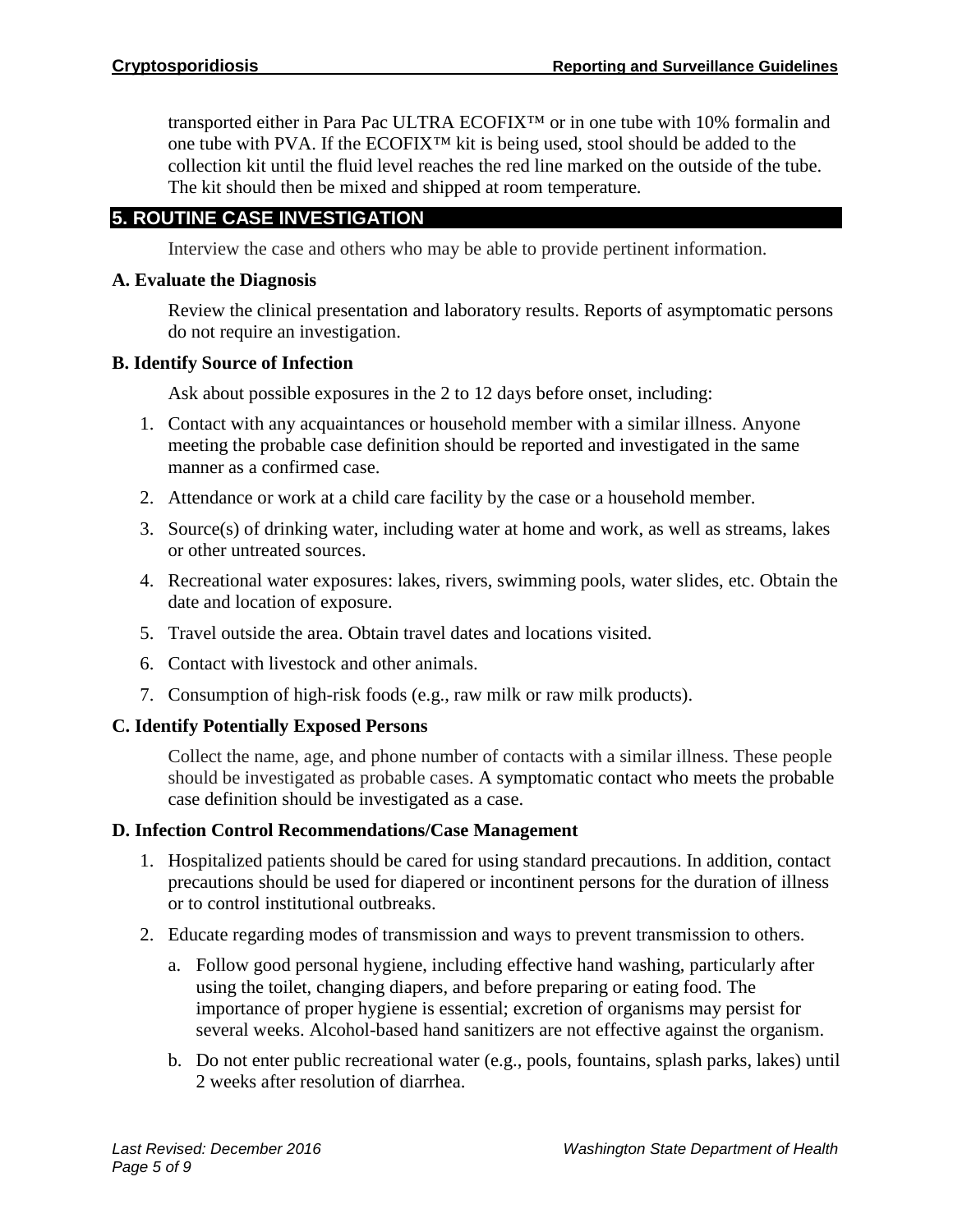- c. Avoid sexual practices that can cause oral exposure to stool (e.g., oral-anal contact).
- d. While symptomatic with diarrhea, avoid close contact with anyone who has a weakened immune system.
- 3. School Restrictions: Children should not attend school as long as they have diarrhea.
- 4. Work or Child Care Restrictions: Persons should not work as food handlers, child care or health care workers, or attend child care as long as they have diarrhea.
- 5. If a suspected source of infection is identified and has the potential for transmitting infection to a defined population (e.g., contaminated well, infected animal), advise those individuals on measures to avoid exposure.

## **E. Environmental Evaluation**

An environmental evaluation is appropriate if an ongoing source of exposure is identified, such as a recreational water venue or drinking water system, or a child care setting. *Cryptosporidium* oocysts are resistant to chlorine thus enhanced disinfection methods are required to control transmission via swimming pools, drinking water, and environmental surfaces.

If an animal venue such as a petting zoo is suspected, consult the Compendium of Measures to Prevent Disease Associated with Animals in Public Settings, available at: [http://www.cdc.gov/mmwr/preview/mmwrhtml/rr6004a1.htm?s\\_cid=rr6004a1\\_w.](http://www.cdc.gov/mmwr/preview/mmwrhtml/rr6004a1.htm?s_cid=rr6004a1_w)

If a swimming pool is suspected, consult the CDC recommendations available at: [https://www.cdc.gov/healthywater/swimming/residential/index.html.](https://www.cdc.gov/healthywater/swimming/residential/index.html)

# **6. MANAGING SPECIAL SITUATIONS**

# **A. Case Attends or Works at a Child Care Facility**

- 1. Exclude persons with cryptosporidiosis until the diarrhea has resolved.
- 2. If the facility cares for diapered children, interview the operator and inspect attendance records to identify suspect cases among other children or staff during the preceding month. Note: [WAC 170-295-3030](http://app.leg.wa.gov/wac/default.aspx?cite=170-295-3030) specifies that the facility operator keep a log of illnesses and that parents be notified if their children have been exposed to infectious diseases or parasites.
- 3. If an outbreak is suspected:
	- A facility may have requirements for reporting to their licensing agency.
	- Facilitate testing of stool specimens from all symptomatic staff members, attendees, and family members who have a diarrheal illness consistent with cryptosporidiosis.
	- Exclude all symptomatic persons from the child care facility until their diarrhea resolves. Testing and exclusion of asymptomatic carriers, even in the setting of a child care outbreak, is not generally recommended.
	- Instruct the operator and staff about proper food handling, hand washing after diaper changing or bathroom use, and the importance of keeping diaper changing areas away from food preparation areas. Alcohol gels and hand sanitizers do not kill *Cryptosporidium*.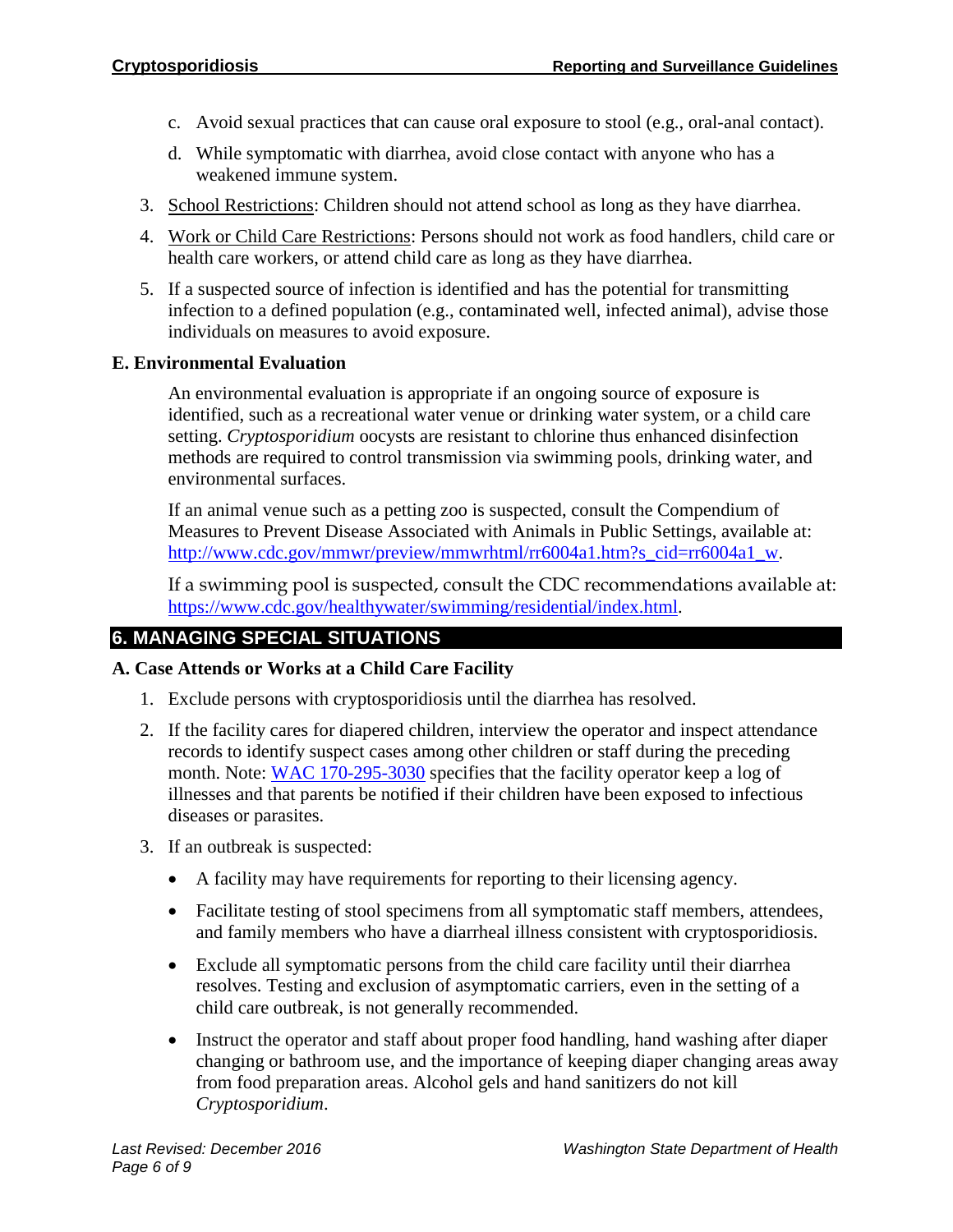- Instruct the operator regarding environmental sanitation, particularly in diaper changing areas. No disinfectant is guaranteed to be completely effective against *Cryptosporidium*. However, hydrogen peroxide is more effective than standard bleach solutions.
- Instruct the child care operator to call the local health jurisdiction immediately if new cases of diarrhea occur.
- Follow up with the child care center to ensure that surveillance and appropriate prevention measures are in place. Manage newly symptomatic children as outlined above.

For additional information, see:

[https://www.cdc.gov/parasites/crypto/childcare/outbreak.html.](https://www.cdc.gov/parasites/crypto/childcare/outbreak.html)

#### **B. Contaminated Swimming Pools**

Fecal accidents in pools pose a risk to other swimmers. A pool contaminated with *Cryptosporidium* species may need to be closed for days, or in some cases drained and refilled.

For additional information regarding responding to fecal accidents in pools, see: <http://www.cdc.gov/healthywater/swimming/pdf/fecal-incident-response-guidelines.pdf>

# **7. ROUTINE PREVENTION**

**A. Immunization Recommendations:** None

#### **B. Prevention Recommendations** (see: [http://www.cdc.gov/parasites/crypto/\)](http://www.cdc.gov/parasites/crypto/)

#### **1. Practice good hygiene.**

- a. Wash hands thoroughly with soap and water after using the toilet; before handling or eating food; after changing a diaper or assisting with toileting; after caring for somebody who is sick; after touching something that could be contaminated (such as a trash can, cleaning cloth, drain, or soil); and after handling animals or their toys, leashes, or feces.
- b. Assist or visually supervise young children and other people you are caring for with hand washing as needed.
- c. Wash hands thoroughly after contact with animals, particularly young livestock or animals with diarrhea. Minimize contact with animal feces
- d. Keep *Cryptosporidium* organisms and other germs out of pools, lakes, hot tubs, fountains, water parks, splash parks, lakes, etc., by taking the following steps:
	- o Protect others by not swimming if you are experiencing diarrhea and for 2 weeks after your diarrhea stops. This is essential for children in diapers.
	- o Shower with soap and water before entering the water, especially the genital and rectal areas.
	- o Wash children thoroughly (especially the rectal area) with soap and water after they use the bathroom or after their diapers are changed.
	- o Take children on frequent bathroom breaks or check their diapers often.
	- o Change diapers in the bathroom or a designated diaper-changing area.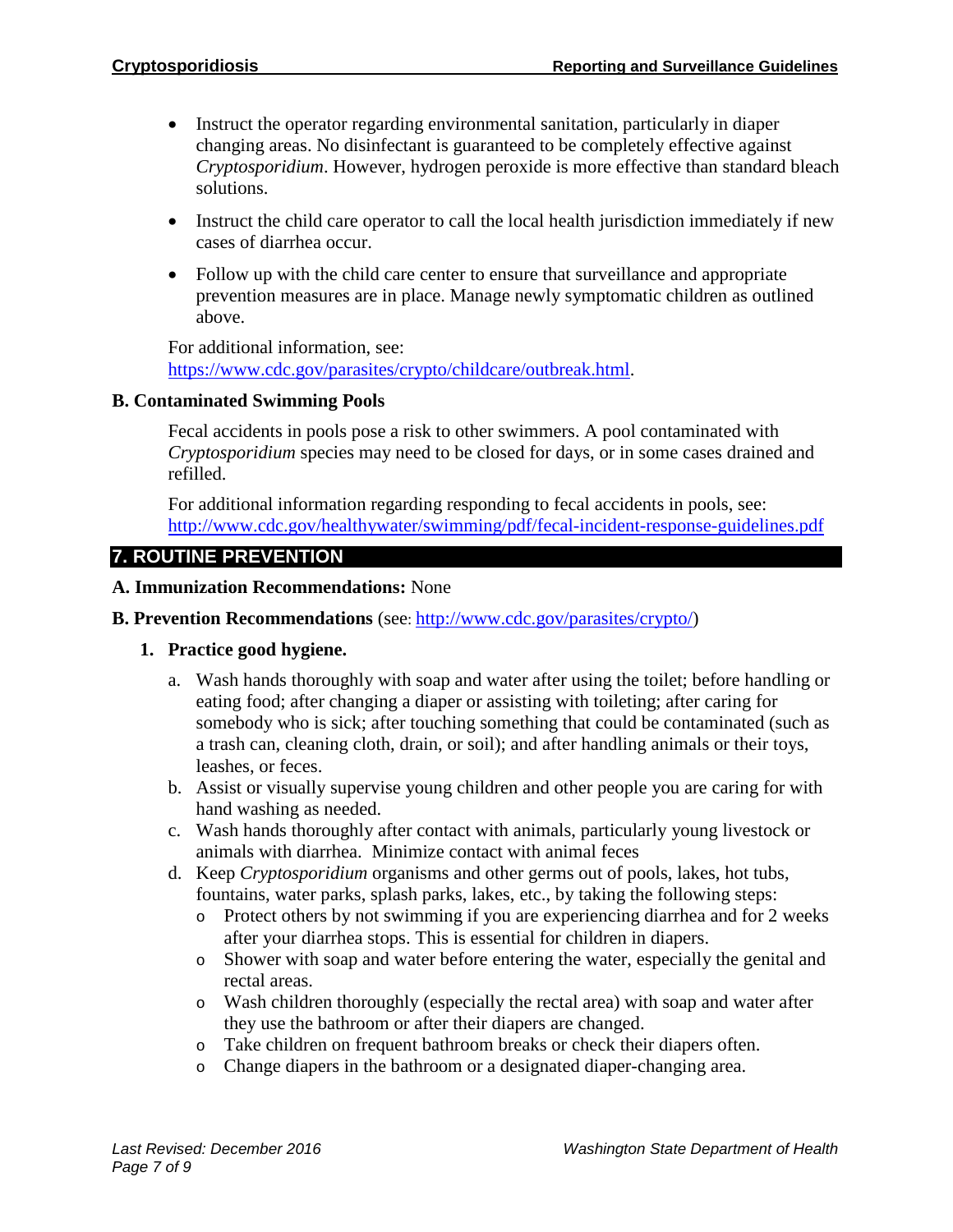# **2. Avoid drinking water that might be contaminated.**

- a. Do not drink untreated water from shallow wells, lakes, rivers, springs, ponds, streams, or the ocean.
- b. Do not drink untreated water or use ice made from untreated water during community-wide outbreaks of disease caused by contaminated drinking water.
- c. Do not swallow recreational water (pools, hot tubs, fountains, lakes, rivers). For more information on recreational water-related illness, visit CDC's Health Swimming website: [http://www.cdc.gov/healthywater/swimming/.](http://www.cdc.gov/healthywater/swimming/)
- d. Do not drink untreated water or use ice made from untreated drinking water in countries where the water supply might be unsafe. For information on traveler's health and cryptosporidiosis, visit CDC's Yellow Book: [https://wwwnc.cdc.gov/travel/yellowbook/2018/infectious-diseases-related-to](https://wwwnc.cdc.gov/travel/yellowbook/2018/infectious-diseases-related-to-travel/cryptosporidiosis)[travel/cryptosporidiosis.](https://wwwnc.cdc.gov/travel/yellowbook/2018/infectious-diseases-related-to-travel/cryptosporidiosis)
- e. Obtain recommendations on safe drinking water sources if severe flooding occurs. Shallow private well in flooded areas may need to be checked before use.

# **3. If you are unable to avoid using or drinking water that might be contaminated, then you can make the water safer to drink by doing one of the following:**

- a. Heat the water to a rolling boil for at least 1 minute (at altitudes greater than 6,562 feet [>2,000 meters], boil water for 3 minutes).
- b. Use a filter that has an absolute pore size of 1 micron or smaller, or one that has been NSF rated for "cyst removal". For information on choosing a water filter, see CDC's A Guide to Water Filters fact sheet, available at: [https://www.cdc.gov/parasites/crypto/gen\\_info/filters.html](https://www.cdc.gov/parasites/crypto/gen_info/filters.html)
- c. Chemical treatments (e.g., chlorine, iodine) are often not effective for preventing cryptosporidiosis and are not recommended.

# **4. Avoid food that might be contaminated.**

- a. Use safe, uncontaminated water to wash all food that is to be eaten raw.
- b. Wash and/or peel all raw vegetables and fruits before eating.
- c. After washing vegetables and fruit in safe, uncontaminated water, peel them if you plan to eat them raw.
- d. Avoid eating uncooked foods when traveling in countries with minimal water treatment and sanitation systems.

# **5. Avoid fecal exposure during sexual activity. This is especially important while experiencing diarrhea caused by cryptosporidiosis.**

- a. Use a barrier during oral-anal sex.
- b. Wash hands immediately after handling a condom used during anal sex or after touching the anus or rectal area.

# **ACKNOWLEDGEMENTS**

This document is a revision of the Washington State Guidelines for Notifiable Condition Reporting and Surveillance published in 2002 which were originally based on the Control of Communicable Diseases Manual (CCDM),  $17<sup>th</sup>$ Edition; James Chin, Ed. APHA 2000. We would like to acknowledge the Oregon Department of Human Services for developing the format and select content of this document.